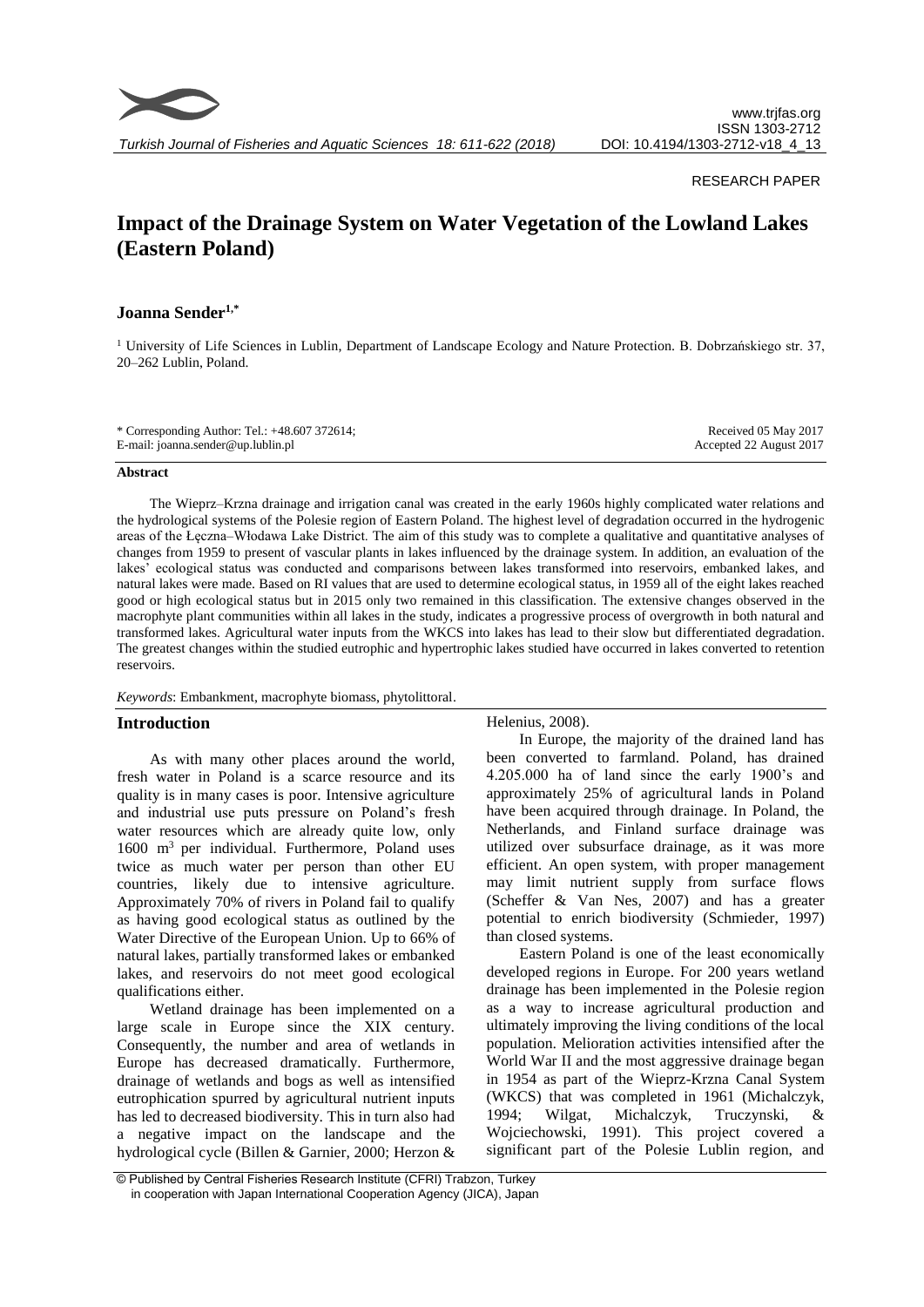stretching for 139.9 km it is the longest drainage system in Poland. Connecting the Middle course of the Wieprz River with the waters of the southern Krzna, the WKCS has impacted over 3.770 km<sup>2</sup> (Michalczyk, Mięsiak-Wójcik, Sposób, & Truczynski, 2012). Unsurprisingly, this project highly complicated water relations in the region. The largest scale of degradation was concentrated on hydrological areas in the Łęczna–Włodawa Lake District (Dawidek, Sbolewski, & Truczyński, 2004; Lorens, Gradziel, & Sugier, 2003). Implementation of the WKCS affected the river network as well as over 60 natural lakes in the area to different degrees. Many natural lakes in the region were converted into complete retention reservoirs while others were partially converted to using embankments on segments of the shoreline (Janiec, 1994; Radwan & Kornijów, 1991).

Drainage of wetlands contributed to increased runoff of surface waters, decreased groundwater levels, and lead to the transformation of peatlands into anaerobic peatbogs (Michalczyk, 2009). The influence of agricultural runoff into Łęczna-Włodawa Lake District has been studied across many different fields including hydrology, (Janiec, 1994; Sender, 2012), plant ecology (Lorens *et al.,* 2003) and aquatic flora and fauna (Radwan & Kornijów, 1991). There is, however, a lack of comprehensive research regarding the consequences of embanking lakes, developing reservoirs, and separating standing water bodies from their catchment areas on phytolittoral zone changes. In more than a 50-year-long history of the functioning of the WKCS, 13 lakes have been transformed into retention reservoirs and excluded from exploitation (e.g. Mytycze, Skomielno), while others had their recreational and ecological functions reduced or modified.

Macrophytes are one of the most important biological indicators of ecological status of reservoirs and their ecological processes and functions. The European Union's Water Framework Directive uses aquatic macrophyte species composition and abundance as a biological quality element for assessing the ecological functioning of aquatic ecosystems (Penning *et al.,* 2008; Velichkova & Sirakov, 2013). Macrophytes are generally have a positive influence on the functioning of the entire water ecosystem through filtration of pollutants (Feldmann & Noges, 2007; Sender, 2009) and create habitat for fauna.

Macrophyte communities naturally change through time and the speed of these changes varies among macrophyte types. Changes in emergent macrophytes are quite slow, usually spanning several years to decades (Lacoul & Freedman, 2006; Sender, 2008). Submerged ones however, particularly in shallow lakes, are sensitive to changes in habitat conditions and can change within a few years (Rooney, Kalff, & Habel, 2003; Schaumburg *et al.,* 2004). Changes in environmental conditions including differences in nutrients and seasonal temperature can

influence the composition of submerged macrophytes (Kosten *et al*., 2009). Nevertheless, other important factors that influence macrophyte development include wind, water level fluctuations, and algal blooms (Lechmann & Lachavanne, 1999).

In lakes where the phytolittoral zone covers a small portion of total lake surface, macrophytes may only have local ecological impacts (Rosińska, Rybak, & Goldyn, 2016). Ecological processes within catchments greatly influence hydrological systems within the lakes. In the Łęczna–Włodawa Lake District two factors play a particular important role: a nearly horizontal location of the underground water table and a close-to-balanced amount of rainfall and potential evaporation (Wilgat *et al*., 1991).

The aim of the present study was twofold: to analyse the influences of the WKSC drainage system on vascular plants in reservoirs, embanked, and natural lakes and to compare them to data collected in the same areas from 1959 and to evaluate their ecological status based on the German evaluation index RI (References Index).

## **Materials and Methods**

#### **Characteristics of the Research Area**

Eight lakes located within the Łęczna–Włodawa Lake District (Figure 1) were studied.

The studied lakes are interconnected and influenced by the WKSC in various ways. Three of them: Mytycze, Skomielno, and Tomaszne have been converted into complete reservoirs, whereas three others, Bikcze, Gumienek and Czarne Uścimowskie, have had embankments built to varying degrees. In addition, two additional two natural lakes were studied for comparative purposes, Uścimowskie and Ściegienne, to which waters are added from surrounding areas (Table 1). The lakes in question are highly dissimilar in surface area: the smallest, Lake Gumienek, is only 8.1 ha and the largest reservoir, Mytycze, 202 ha (Table 1).

#### **Floristic Investigations**

Basic physicochemical parameters tests and floristic studies were carried out between 2009 and 2015 during peak macrophyte growth each growing season. Vegetation studies were conducted in horizontal transects extending from the shoreline to the maximum depth of macrophyte occurrence (Saikkonen, Herzon, Lankoski, & Ollikainen, 2011). The number of transects for each lake studied varied from 6 in small lakes up to 10 in large lakes. Plant communities were examined and identified with the application of the Braun-Blanquet phytosociological methods (Dzwonko, 2007). The taxonomic system was adopted from Matuszkiewicz (2008). Macrophyte communities were classified as emergent, freefloating, or submerged. Plants were collected at all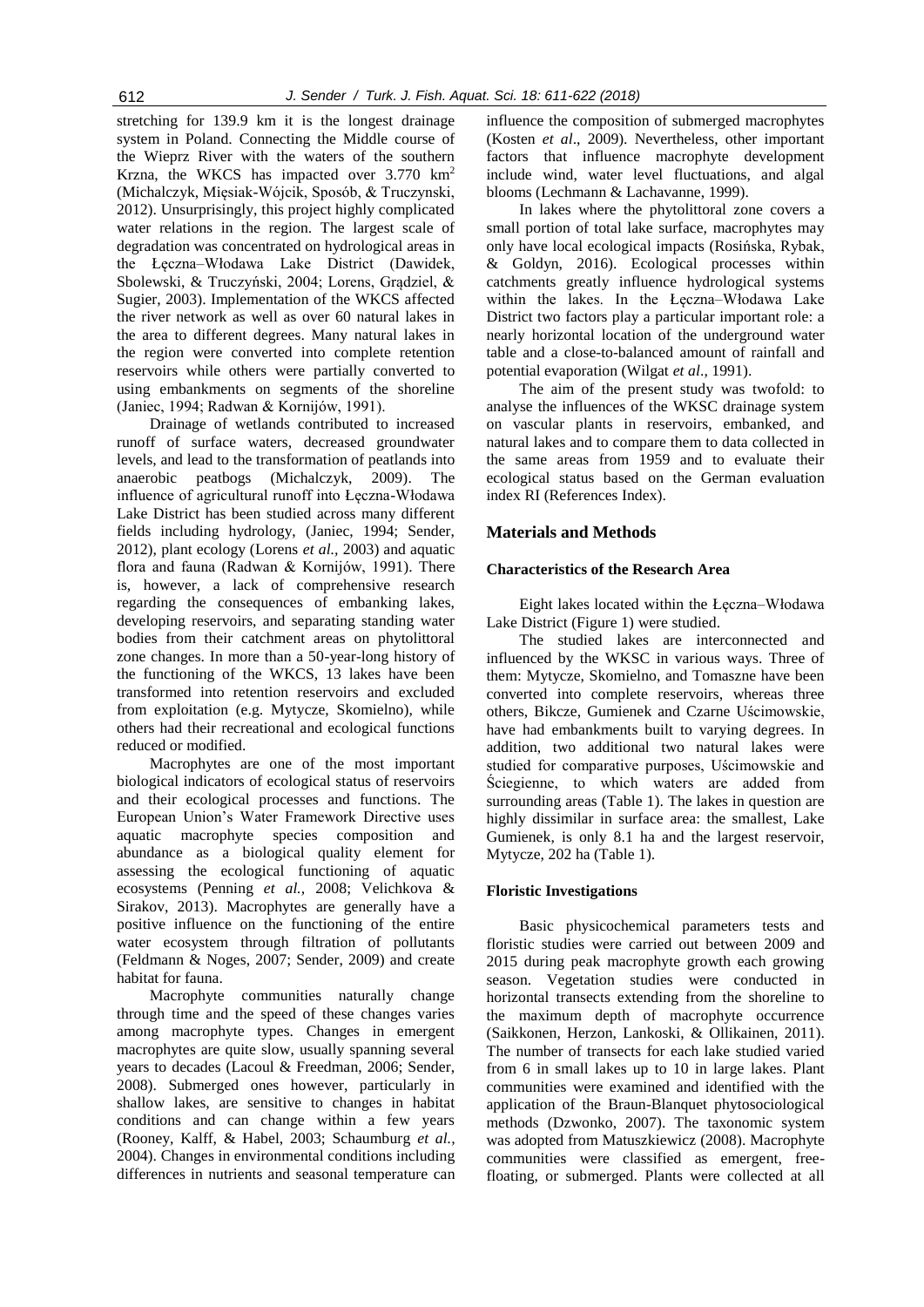depths from transects to determine the total biomass of each of the macrophyte groups. First, emergent macrophyte density was calculated by counting individual stems from five m<sup>2</sup> frames alone each transect, then 15 shoots of each species were randomly harvested from each  $m<sup>2</sup>$  frame to determine biomass. Submerged macrophytes and free-floating plants were collected using the floral rake with a

sampling area of 0.16m<sup>2</sup>. Collected biomass was washed and dried in order to determine the dry mass of each group. The Lowrance Elite-5 sonar and floral anchor were used to determine the occurrence and the depth ranges of macrophytes.

The phytolittoral surface and the length of the shoreline inhabited by macrophytes were derived from the method of retrospective photointerpretative



**Figure 1.** Locations of investigated lakes.

**Table 1**. Morphometric parameters (acc. to \*Wilgat (1991)) (Lowrance sonar measurements), management of catchment area of investigated lakes and trophy (acc. to \*\*Fijałkowski (1959)

|                                                                                                                                                                                                            |                                                       | <b>Embanked Lakes</b>                              |                                                       |                                                                  | Storage reservoirs                                       |                                                                  | Natural lakes                                                   |                                                       |  |  |
|------------------------------------------------------------------------------------------------------------------------------------------------------------------------------------------------------------|-------------------------------------------------------|----------------------------------------------------|-------------------------------------------------------|------------------------------------------------------------------|----------------------------------------------------------|------------------------------------------------------------------|-----------------------------------------------------------------|-------------------------------------------------------|--|--|
| Lake<br>Parameter                                                                                                                                                                                          | <b>Bikcze</b>                                         | Gumienek                                           | Czarne<br>Uścimow<br>skie                             | Mytycze                                                          | Skomielno                                                | Tomaszne                                                         | Ściegien<br>ne                                                  | Uścimowskie                                           |  |  |
| Surface (ha)<br>Area after change to<br>reservoirs (ha)                                                                                                                                                    | 85                                                    | 8.1                                                | 24.8                                                  | 24.2<br>202                                                      | 35.8<br>74                                               | 81.7<br>95                                                       | 19.5                                                            | 68.5                                                  |  |  |
| Max. depth (m)<br>Mean depth (m)<br>trophy $50's**$<br>trophy 2015<br>Lenth of shoreline (m)<br>Capacity ( $\text{tys} \cdot \text{m}^{-2}$ )*<br>Capacity after change<br>to reservoirs ( $tvs·m^{-2}$ )* | $3.3*$<br>1.5<br>eutrophy<br>eutrophy<br>3587<br>1269 | 11.8<br>3.8<br>eutrophy<br>eutrophy<br>1014<br>307 | $10.3*$<br>3.7<br>eutrophy<br>eutrophy<br>1823<br>915 | $1.2*$<br>0.5<br>dystrophy<br>hypertrophy<br>1958<br>128<br>3092 | 3.2<br>1.6<br>eutrophy<br>eutrophy<br>2080<br>483<br>750 | 3.1<br>1.8<br>oligotrophy<br>hypertrophy<br>3859<br>1435<br>2208 | 5.3<br>2.8<br>eutrophy<br>eutrophy<br>1781<br>756               | 4.4<br>2.7<br>eutrophy<br>hypertrophy<br>3904<br>1795 |  |  |
| Catchement area (ha)<br>Use of catchement area<br>$(\frac{9}{6})(\frac{9}{6})$                                                                                                                             | 183.32<br>$A - 15$<br>$P - 85$                        | 21.5<br>$A - 25$<br>$Pd - 50$<br>$F - 25$          | 150<br>$A - 50$<br>Pd-50                              | 72.2<br>$A - 75$<br>$F - 20$<br>$B - 5$                          | 552.68<br>$A - 40$<br>$F - 30$<br>$M - 30$               | 331.5<br>$A - 75$<br>$B - 15$<br>$F - 10$                        | 87.5<br>$A - 30$<br>$B - 10$<br>$F - 30$<br>$M - 25$<br>$P - 5$ | 318<br>$A - 45$<br>$B - 10$<br>$F - 10$<br>M-35       |  |  |

 $P$  – peat-bogs, A – agrocenoses, F – forests, B – buildings M – meadows, Pd – ponds

\*\* - catchment inside the banks surrounding the reservoir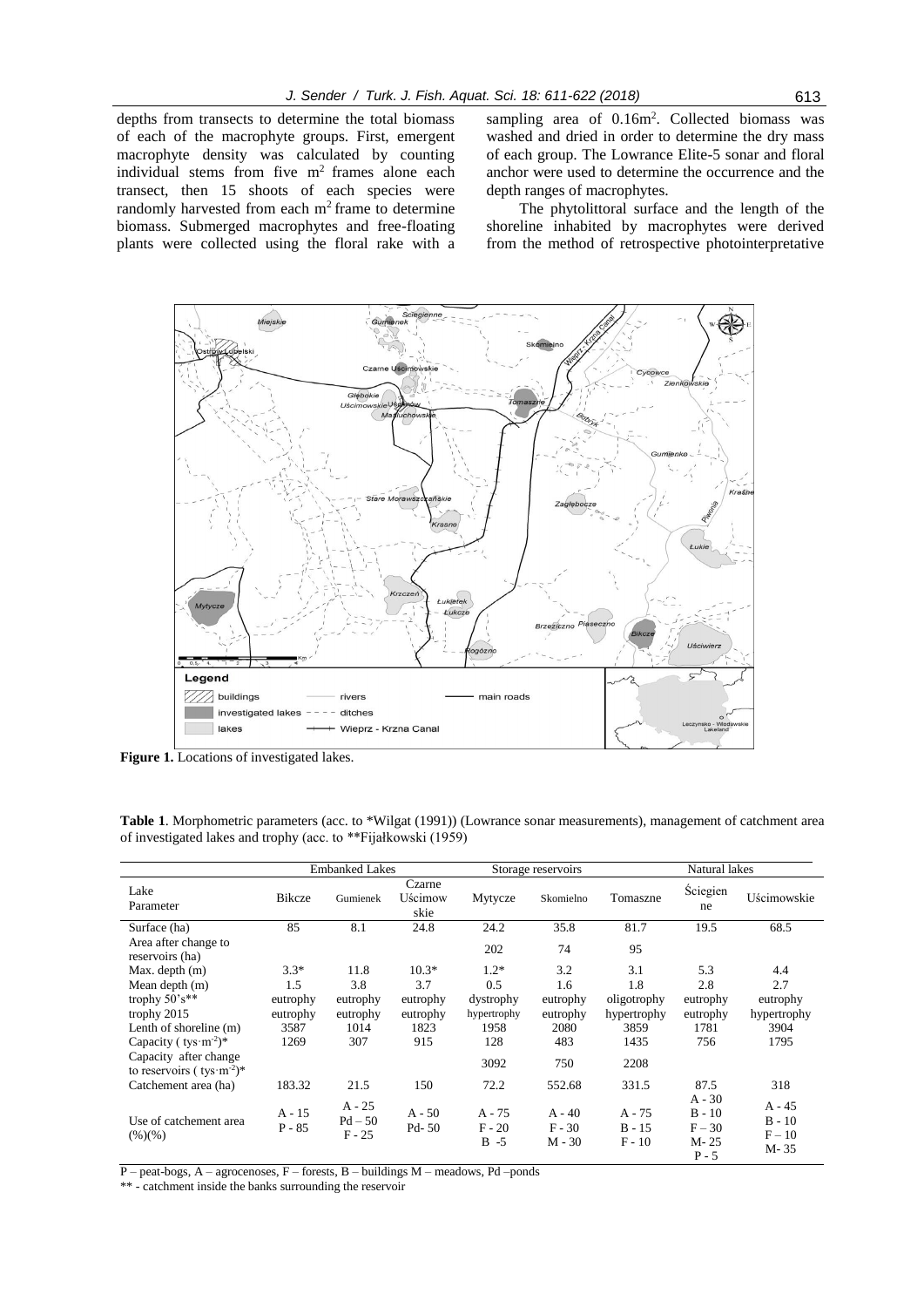analysis, using aerial photographs taken in 2007 as well as satellite images from Rapid Eye taken in 2013. The photographs were then converted into orthophotomaps, with one pixel representing 0.5 m in the field. Maps of current macrophyte cover and surrounding land management were developed with GIS software (ArcView, ArcInfo). The assessment of the ecological status of lakes was based on the German evaluation index RI (References Index) (Schaumburg *et al.* 2004). The Polish evaluation system was not used for the evaluation, as it is inappropriate for the "type specific" lakes in the Łęczna-Włodawa Lake District (Ciecierska, Kolada, Soszka, & Golub, 2006). Species diversity was estimated using the Shannon-Wiener diversity index (Magurran, 1988).

#### **Physical and Chemical Parameters of Lake Waters**

Physical and chemical water properties were determined for three positions: shallow littoral, littoral and profundal. All measurements were repeated along two transects in each lake, and the following parameters assessed: temperature, pH (water reaction), electrolytic conductivity, oxygen content, total P and N. The instrumentation used for determining physical and chemical properties of water was WTW Oxi 330 Oximeter (oxygen content, temperature), Hanna Electric Conductivity Meter (electrolytic conductivity) and Slandi SP300 pHmeter (water reaction). The content of biogenic nitrogen and phosphorus compounds was determined with the application of the Slandi photometer LF 205.

For the analysed lakes Carlson's Trophic State Index (TSI) was calculated, based on Secchi disk depth (SD), nitrogen (TN) and phosphorus (TP) content (Carlson, 1977).

A multivariate ANOVA was preformed assuming Wilks's lambda distribution to compare differences between given indices. To discern which abiotic factors influence macrophyte biomass and cover a RDA (Redundancy Analysis was conducted. All statistics were completed in Statistica 8.1. Similarities analysis for structure and density of macrophytes in studied lakes using the UPGMA method (Unweighted Pair-Group Method Using Arithmetic Averages) MVSP 3.2 Programme.

#### **Results**

Cultivated fields appeared within the vicinity of all the lakes but were particularly dominant around lakes converted into retention reservoirs (Table 1). The Carlson's correlation values indicate that the lakes are eutrophic and hypertrophic. Differences in physical and chemical parameters of lakes converted into storage reservoirs and the remaining ones were statistically significant the most significant were temperature,  $P-PO<sub>4</sub><sup>3</sup>$  (mg  $PO<sub>4</sub>·l<sup>-1</sup>$ ), TSI (TP) and TSI Carlson's (Table 2).

In studied eutrophic natural lakes macrophytes typically covered 29% of the lakes surface area. In the studied embanked lakes the area occupied by macrophytes the average was 63.6%. The area covered by macrophytes in the reservoirs we studied averaged 18.9%. For specific averages see Table 3.

Emergent macrophytes occurred at deeper depths in reservoirs as compared to embanked and natural lakes. Submerged macrophytes displayed a reverse pattern, occurring at deeper depths in embanked lakes, with the exception of the reservoir, Lake Skomielno, where they occurred at a depth of up to 3m, despite light limitation past 2m (Table 3). Submerged macrophytes were dominant in the

|                                                                  |        | <b>Embanked Lakes</b> |                       | Reservoirs |                |          | Natural lakes |             |          |
|------------------------------------------------------------------|--------|-----------------------|-----------------------|------------|----------------|----------|---------------|-------------|----------|
| Lake                                                             | Bikcze | Gumienek              | Czarne<br>Uścimowskie | Mytycze    | Skomielno      | Tomaszne | Ściegienne    | Uścimowskie | p-value  |
| secchi disc<br>visibility (m)                                    | 2.2    | 0.91                  | 4.1                   | 0.35       | $\mathfrak{2}$ | 0.4      | 1.3           | 0.6         | 0.25     |
| temperature $(^{\circ}C)$<br>oxygen                              | 24.1   | 26.8                  | 24.5                  | 25         | 26.1           | 25.4     | 23.2          | 23.1        | $0.046*$ |
| concentration in<br>water $(mgO_2 \cdot l^{-1})$<br>electrolytic | 10.3   | 12.01                 | 9.7                   | 12.5       | 9.9            | 13.6     | 9.9           | 15.4        | 0.09     |
| conductivity<br>$(\mu S \cdot cm^{-1})$                          | 239    | 314                   | 211                   | 240        | 250            | 387      | 234           | 330         | 0.67     |
| pH                                                               | 8.2    | 7.62                  | 8.2                   | 9.1        | 7.5            | 8.5      | 8.1           | 8.15        | 0.15     |
| % $O2$                                                           | 119    | 129                   | 106                   | 142        | 107            | 159      | 116           | 132         | 0.15     |
| $N-NH_4^+(mgN·l^{-1})$                                           | 0.15   | 0.51                  | 0.13                  | 0.17       | 0.21           | 0.66     | 0.17          | 0.74        | 0.62     |
| $N-NO_3$ (mgN·l <sup>-1</sup> )                                  | 0.1    | 0.49                  | 0.1                   | 0.12       | 0.17           | 0.54     | 0.1           | 0.1         | 0.55     |
| $P-PO4$ <sup>3-</sup><br>$(mg PO4·l-1)$                          | 0.024  | 0.01                  | 0.018                 | 0.033      | 0.359          | 0.015    | 0.07          | 0.354       | $0.002*$ |
| P total<br>$(mg PO_4 \cdot l^{-1})$                              | 0.028  | 0.21                  | 0.022                 | 0.25       | 0.29           | 0.35     | 0.18          | 0.311       | 0.07     |
| N total $(mgN·l^{-1})$                                           | 2.3    | 1.39                  | 2.6                   | 3.32       | 3.07           | 4.1      | 2.4           | 1.58        | 0.11     |
| <b>TSI SD</b>                                                    | 48.6   | 61.4                  | 39.6                  | 75.1       | 50             | 73.2     | 56.2          | 70          | 0.06     |
| TSI (TN)                                                         | 66.5   | 59.2                  | 68.2                  | 71.7       | 70.6           | 74.8     | 68            | 64          | 0.06     |
| TSI(TP)                                                          | 52.2   | 81.9                  | 44.6                  | 79.7       | 81.8           | 84.5     | 76.2          | 78          | $0.039*$ |
| TSI Carlson's                                                    | 55.8   | 67.5                  | 50.8                  | 75.5       | 67.5           | 77.5     | 66.8          | 70.6        | $0.038*$ |

**Table 2**. Selected physico-chemical parameters of waters in investigated lakes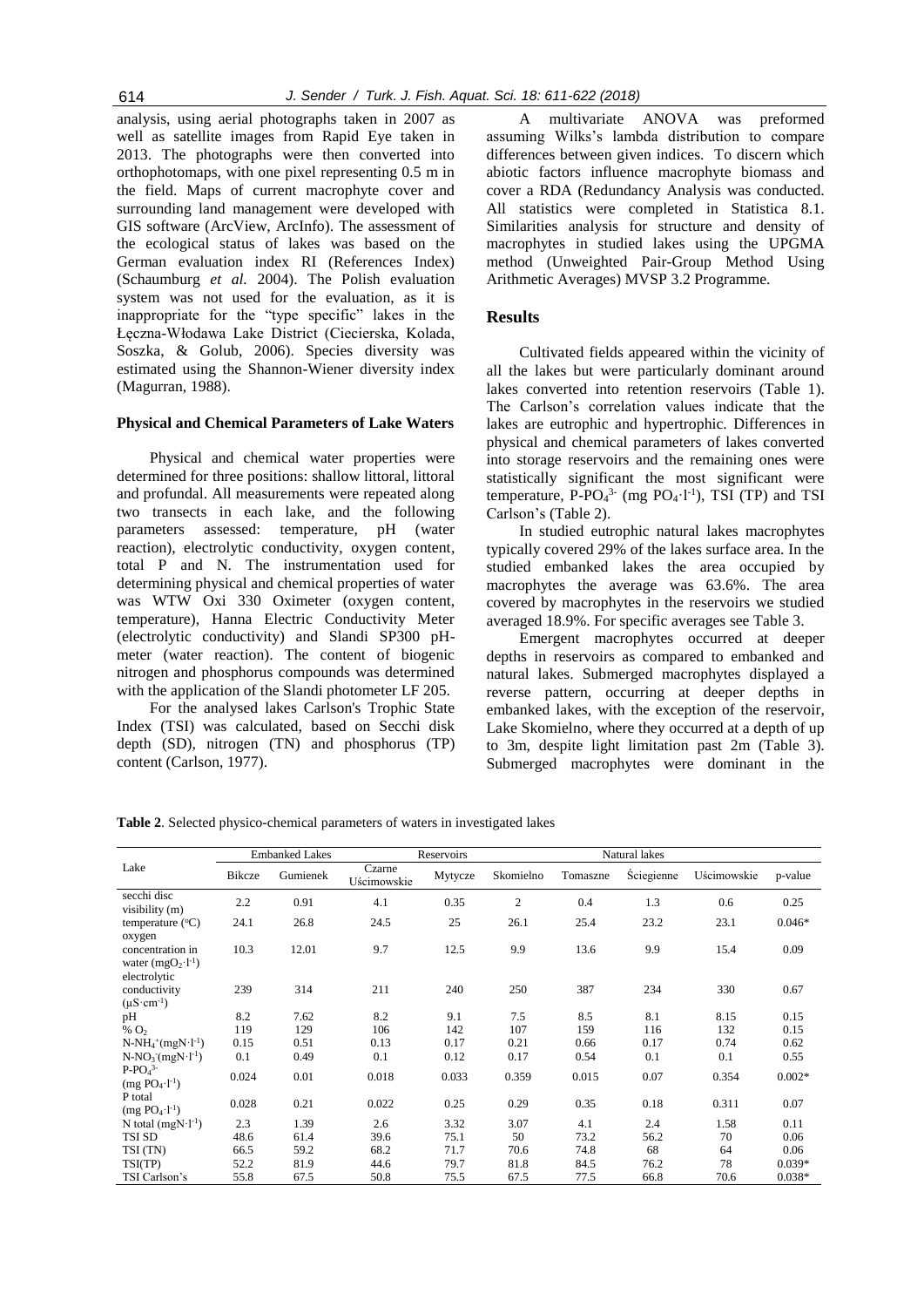phytolittoral zone of embanked lakes, whereas in retention reservoirs their share was negligible and in natural lakes was low (Table 3). Submerged macrophyte biomass values varied greatly between the lake types. In embanked lakes submerged macrophytes reached up 1,09 ton of dry matter per hectare of total surface area, while in retention reservoirs the biomass was low and reached only up to 0.02 ton of dry matter per hectare, and the differences were statistically significant (p=0.017134) <0.05). In natural lakes, submerged macrophyte biomass per hectare reached 0.61 tons. Based on RI values that are used to determine ecological status, in 1959 all of the eight lakes reached good or high ecological status but in 2015 only two remained in this classification.

Currently, the number of plant communities creating the phytolittoral zone showed little dissimilarity and ranged between 6 and 13 in all lakes studied, however, with the exception of Lake Mytycze, where only 2 plant communities have developed (Table 4). A drastically decreased number of plant associations in the lakes under analysis indicated great transformations in the structure of plant communities. In virtually every one of the investigated lakes submerged macrophytes disappeared and were substituted, with a single exception of *Acotertm calami*, by emergent macrophytes; as exemplified by the appearance of *Ranunculetum circinati* in all lakes with *Charetum fragilis* and *Elodeetum canadensis* disappearing from most of them (Table 4).

In every type of the studied water bodies, the species diversity has changed. Reservoirs Tomaszne and Mytcze, underwent the greatest alterations while the smallest changes occurred in embanked lakes and the natural Lake Ściegienne (Figure 2).

Cluster analysis for plant assemblages in 8 lakes, performed on macrophytes coverage, biomass, and species composition let to divide studied lakes into

two groups (Figure 3). The first group consisted storage reservoirs and the one natural lake Uścimowskie., All the lakes with the lakes in this group reaches poor or moderate ecological states with the exception of lake Skomielno which read a good ecological state. Within the group, the highest value of similarity index (0.91) showed macrophytes of lakes Uścimowskie and Skomielno. Lake Mytycze showed the highest separation from the other lakes (0.51). The second group included four lakes: the natural Lake Sciegienne and the three embanked lakes all of which reached good and moderate ecological state. Macrophytes in lakes Ściegienne and Czarne Uścimowskie (0.93) showed the highest similarity within this group. Values of the Pearsons correlation vacillated between 0.39 and 0.93 or 0.39% and 93%.

Results from the RDA analysis allowed for characterization of environmental factors that influence the biomass and surface cover of macrophytes. For embanked lakes, and the natural lake Ściegienne, visibility and lake surface drove high macrophyte cover. In lakes converted into reservoirs and the natural lake Uścimowske, nutrients and depth drove low macrophyte cover (Figure 4). High macrophyte biomass in Czarne Uścimowskie and Uścimowskie was most influences by management of the catchment area. Water inflow and outflow patterns as well as lake depth had the greatest impact on biomass in lakes Gumienek, Bikcze, Skomielno. Total phosphorous and visibility had the greatest impact on biomass in all of the reservoirs, respectively (Figure 4).

#### **Discussion**

The analysed lakes represented different ecological statuses based on the German index (References Index-RI). In 1959 six of the eight lakes possessed good ecological status and two, Bikcze and Mytycze were considered to be in very good

|                                        |   |                          |      |      | <b>Embanked Lakes</b> |                          |                       |      |                |        | Reservoirs |                          |          | Natural lakes |                   |                          |             |
|----------------------------------------|---|--------------------------|------|------|-----------------------|--------------------------|-----------------------|------|----------------|--------|------------|--------------------------|----------|---------------|-------------------|--------------------------|-------------|
| Lake                                   |   |                          |      |      | <b>Bikcze</b>         | Gumienek                 | Czarne<br>Uścimowskie |      | Mytycze        |        | Skomielno  |                          | Tomaszne |               | <b>Ściegienne</b> | Uścimowski<br>e          |             |
| Year                                   |   | 1959                     | 2015 | 1959 | 2015                  | 1959                     | 2015                  | 1959 | 2015           | 1959   | 2015       | 1959                     | 2015     | 1959          | 2015              | 1959                     | 2015        |
| phytolittoral                          | E | 8.8                      | 17.9 | 1.1  | 1.68                  | 2.7                      | 7.61                  | 7.2  | 9.8            | 10.7   | 17         | 7.5                      | 22.4     | 3.5           | 6.3               | 14                       | 13          |
| surface (ha)                           | F | 2.1                      | 6.7  | 0.4  | 0.6                   | 0.4                      | 3.51                  | 1.6  | $\Omega$       | 0.2    | 0.7        | 0.6                      | 0.6      | 1.4           | $\Omega$          | 2.2                      | 1.3         |
|                                        | S | 14.1                     | 40.9 | 1.4  | 1.64                  | 3                        | 5.2                   | 2.8  | $\Omega$       | 1.1    | 2.7        | 1.1                      | 0.06     | 2.2           | 0.8               | 2.1                      | 0.6         |
| max. range of                          | E | 1.1                      | 1.2  | 1.2  | 1.2                   | 1.2                      | 1.2                   | 1.3  | 1.4            | 1.3    | 1.3        | 1.5                      | 1.4      | 1.2           | 1.3               | 1.2                      | 1.3         |
| macrophyte                             | F | 1.4                      | 1.3  | 1.5  | 1.4                   | 1.5                      | 1.5                   | 1.4  | $\Omega$       | 1.5    | 1.5        | 1.6                      | 1.2      | 1.3           | $\Omega$          | 1.3                      | 1.35        |
| occurrence(m)                          | S | 2                        | 2.1  | 2.2  | 2.1                   | 4.5                      | 4.4                   | 1.5  | $\Omega$       | 3      | 3          | 2.5                      | 1.4      | 1.5           | 1.55              | 1.5                      | 1.45        |
| % share of<br>phytolittoral in<br>lake |   | 29.4                     | 77.1 | 35.8 | 48.4                  | 24.6                     | 65.4                  | 47.9 | 4.9            | 33.5   | 27.6       | 11.3                     | 24.2     | 28.9          | 36.4              | 19.8                     | 20.8<br>759 |
| $\frac{dy}{dx}$ weight (t)             | E | $\overline{\phantom{a}}$ | 2.07 | ٠    | 1.77                  | $\overline{\phantom{a}}$ | 1.62                  |      | 2.5            |        | 2.34       |                          | 2.2      |               | 1.8               | $\overline{\phantom{a}}$ | 1.6         |
| phytolittoral                          | F |                          | 0.22 | ٠    | 0.04                  | ٠                        | 0.21                  | ÷.   | $\overline{0}$ | $\sim$ | 0.01       | $\overline{\phantom{a}}$ | 0.04     | $\sim$        | $\Omega$          | ٠                        | 0.13        |
| surface per 1 ha                       | S |                          | 1.5  | ٠    | 1.85                  | $\overline{\phantom{a}}$ | 0.51                  |      | $\overline{0}$ | $\sim$ | 0.14       | ٠                        | 0.01     | ٠             | 0.99              | ٠                        | 0.4         |
| dry weight (t)                         | E |                          | 1.6  | ٠    | 0.74                  | $\overline{\phantom{a}}$ | 1.06                  | ٠    | 1.02           | $\sim$ | 1.33       | ٠                        | 1.26     | ٠             | 0.77              | $\overline{\phantom{a}}$ | 1.14        |
| total lake                             | F |                          | 0.2  | ٠    | 0.02                  | ٠                        | 0.08                  | -    | $\theta$       | $\sim$ | 0.01       | $\overline{a}$           | 0.02     | ÷.            | $\Omega$          |                          | 0.00<br>8   |
| surface per ha                         | S |                          | 1.09 |      | 0.85                  |                          | 0.43                  | ۰    | $\mathbf{0}$   | ٠      | 0.02       |                          | $\Omega$ |               | 0.61              |                          | 0.14        |
| RI index                               |   | 0.71                     | 0.63 | 0.61 | 0.41                  | 0.62                     | 0.43                  | 0.7  | $\mathbf{0}$   | 0.65   | 0.6        | 0.66                     | 0.13     | 0.62          | 0.44              | 0.51                     | 0.26        |
| ecological status                      |   | high                     | good | good | moderate              | good                     | moderate              | high | bad            | good   | good       | good                     | poor     | good          | moderate          | good                     | poor        |

**Table 3.** Phytolittoral surface. biomass and RI index in investigated lakes (E-emergent. S- submerged. F – Floating leaved)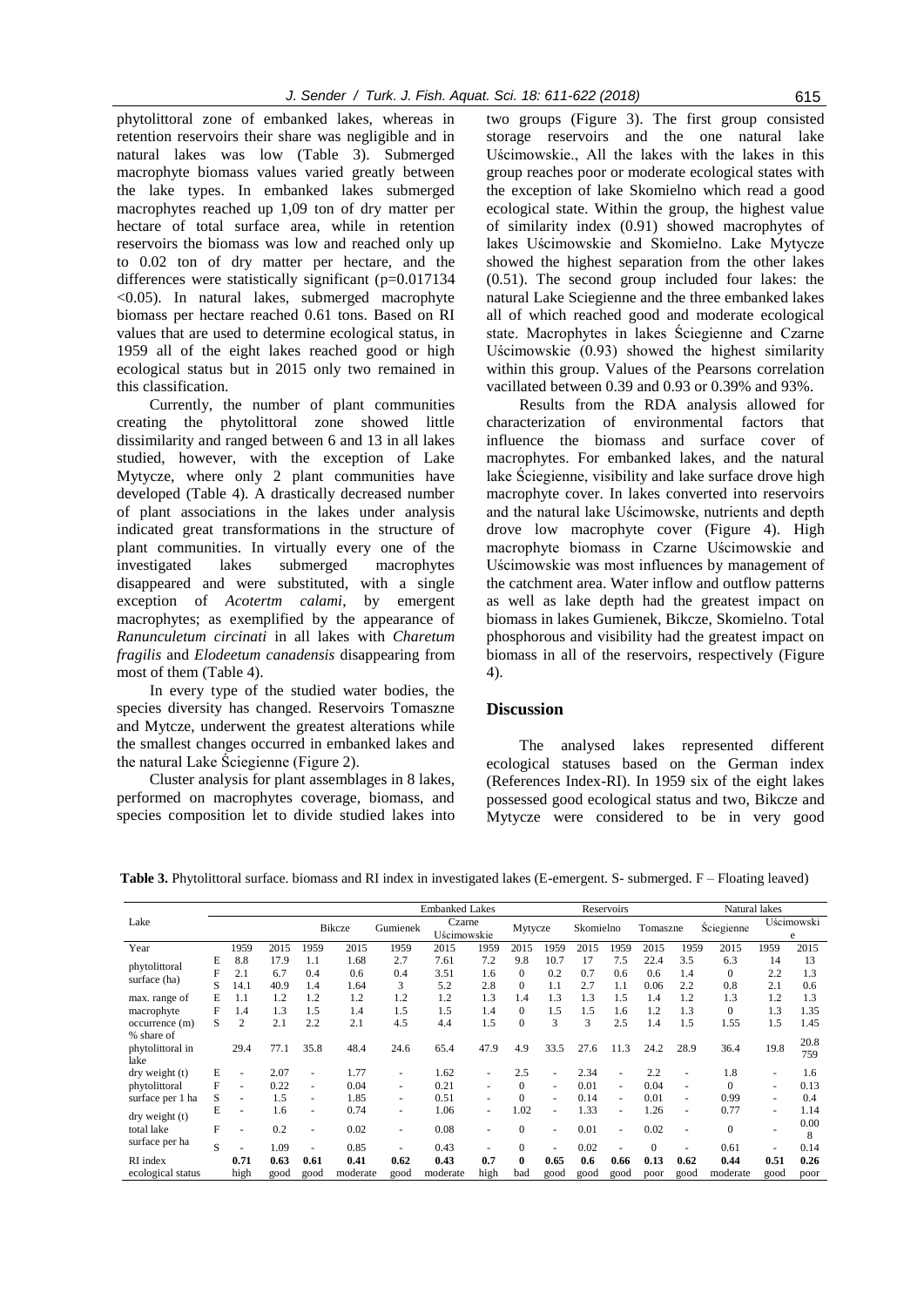Table 4. Plant associations occurring in the investigated lakes (+ indicates presence according to Fijałkowski (1959) and percent coverage given from 2015)

| plant association |                                                                                    | Bikcze            |      | Gumienek          |      | Czarne<br>Uścimowskie               |         | Mytycze                          |      | Skomielno         |          | Tomaszne                         |      | Ściegienne      |      | Uścimowski<br>$\rm e$ |       |
|-------------------|------------------------------------------------------------------------------------|-------------------|------|-------------------|------|-------------------------------------|---------|----------------------------------|------|-------------------|----------|----------------------------------|------|-----------------|------|-----------------------|-------|
|                   |                                                                                    | 1959*             | 2015 | 1959*             | 2015 | 1959*                               | 2015    | 1959*                            | 2015 | 1959*             | 2015     | 1959*                            | 2015 | 1959*           | 2015 | 1959                  | 2015  |
|                   | Phragmitetum<br>australis (Gams<br>1927) Schmale<br>1939                           | $^+$              | 9.2  | $^{+}$            | 0.9  | $^{+}$                              | 4.3     | $^{+}$                           |      | $^+$              | 10.6     | $^+$                             | 18.5 | $^{+}$          | 2.32 | $\! + \!\!\!\!$       | 7.4   |
|                   | Acoretum<br>calami<br>Kobendza 1948                                                |                   |      | $\! + \!\!\!\!$   |      | $^{+}$                              |         |                                  |      |                   |          | $\qquad \qquad +$                |      |                 |      | $\! + \!\!\!\!$       | 0.75  |
|                   | Typhetum<br>latifoliae Soo<br>1927<br>Typhetum                                     |                   |      |                   |      |                                     | 1.37    | $^{+}$                           | 6.9  |                   |          |                                  |      |                 |      |                       |       |
|                   | angustifoliae<br>(Allorge 1922)<br>Soo 1927<br>Scirpetum                           |                   | 5.2  | $\! + \!\!\!\!$   | 0.5  | $^+$                                | 0.7     | $^{+}$                           | 2.9  | $^+$              | 2.95     | $\! +$                           | 3.6  | $^{+}$          | 1.87 | $+$                   | 2.86  |
|                   | lacustris<br>(Allorge 1922)<br>Chourard 1924                                       | $\qquad \qquad +$ |      | $\! + \!\!\!\!$   |      | $\qquad \qquad +$                   | 0.4     |                                  |      | $^+$              | 0.4      | $\qquad \qquad +$                |      | $^{+}$          |      | $\! + \!\!\!\!$       |       |
|                   | Thelypteridi-<br>Phragmitetum<br>Kupier 1957<br>Caricetum                          | $\qquad \qquad +$ | 2.1  |                   |      |                                     | 0.6     | $\! + \!\!\!\!$                  |      |                   | 2.8      |                                  |      |                 |      |                       |       |
|                   | elatae Koch<br>1926<br>Scirpetum                                                   | $\qquad \qquad +$ |      |                   |      |                                     | 0.08    |                                  |      |                   |          |                                  |      |                 | 1.13 |                       |       |
|                   | sylvaticiRalski<br>1931<br>Salicetum<br>pentandro-                                 |                   |      |                   |      |                                     | 0.06    | $^{+}$                           |      |                   |          |                                  |      |                 |      |                       |       |
|                   | cinereae (Almq.<br>E 1929) Pass.<br>1961<br>Eleocharitetum                         | $^+$              | 1.3  |                   | 0.1  |                                     | 0.1     |                                  |      |                   |          |                                  | 0.3  |                 |      |                       |       |
|                   | palustris<br>Šennikov 1919<br>Caricetum<br>paniculataeWan<br>gerin 1916<br>Cicuto- | $\qquad \qquad +$ | 0.1  |                   | 0.04 | $^{+}$                              |         |                                  |      |                   |          | $\qquad \qquad +$                |      |                 |      |                       |       |
|                   | Caricetum<br>pseudocyperi<br>Boer et Siss. in<br><b>Boer 1942</b>                  |                   |      |                   |      |                                     |         | $^{+}$                           |      |                   | 0.2      |                                  |      |                 |      |                       |       |
|                   | Sparganio-<br>Glycerietum<br>fluitantis Br.-Bl.<br>1925 n.n.                       |                   |      |                   | 0.09 |                                     |         |                                  |      |                   |          |                                  |      |                 |      |                       |       |
|                   | Epilobio-<br>Juncetum effusi<br>Oberd. 1957<br>Sagittario-                         |                   |      |                   |      |                                     |         | $\begin{array}{c} + \end{array}$ |      |                   |          |                                  |      |                 |      |                       |       |
|                   | Sparganietum<br>emersi R.Tx.<br>1953                                               |                   |      |                   | 0.03 |                                     |         |                                  |      | $\qquad \qquad +$ | 0.05     | $\! + \!\!\!\!$                  |      | $\ddot{}$       | 0.21 |                       |       |
|                   | Glycerietum<br>maximae Hueck<br>1931<br>Equisetetum                                |                   |      |                   | 0.02 |                                     |         |                                  |      |                   |          | $\begin{array}{c} + \end{array}$ |      | $^{+}$          | 0.67 |                       |       |
|                   | fluviatilis<br>Steefen 1931                                                        | $\qquad \qquad +$ | 17.9 | ÷                 | 1.68 | $\qquad \qquad +$<br>$\blacksquare$ | 7.61    | $\blacksquare$                   | 9.8  |                   | 17       | ä,                               | 22.4 |                 | 6.2  | $\blacksquare$        | 11.01 |
|                   | Plant with<br>floating-leaf<br>Nymphaeetum                                         |                   |      |                   |      |                                     |         |                                  |      |                   |          |                                  |      |                 |      |                       |       |
|                   | candidae Miljan<br>1958<br>Potametum                                               | $\! + \!\!\!\!$   |      | $\qquad \qquad +$ |      | $^{+}$                              | $0.4\,$ |                                  |      | $\qquad \qquad +$ | 0.12     | $^+$                             |      | $^+$            |      | $\! + \!\!\!\!$       |       |
| F                 | natantis Soo<br>1923<br>Hydrocharitetu                                             |                   |      | $\! + \!\!\!\!$   |      | $\qquad \qquad +$                   | 0.21    |                                  |      | $\qquad \qquad +$ | $0.06\,$ | $\qquad \qquad +$                |      | $\! + \!\!\!\!$ |      |                       |       |
|                   | m morsus-ranae<br>Langendonck<br>1953                                              | $\qquad \qquad +$ | 4    |                   |      |                                     | 2.9     |                                  |      | $^+$              |          |                                  |      |                 | 0.39 |                       | 1.87  |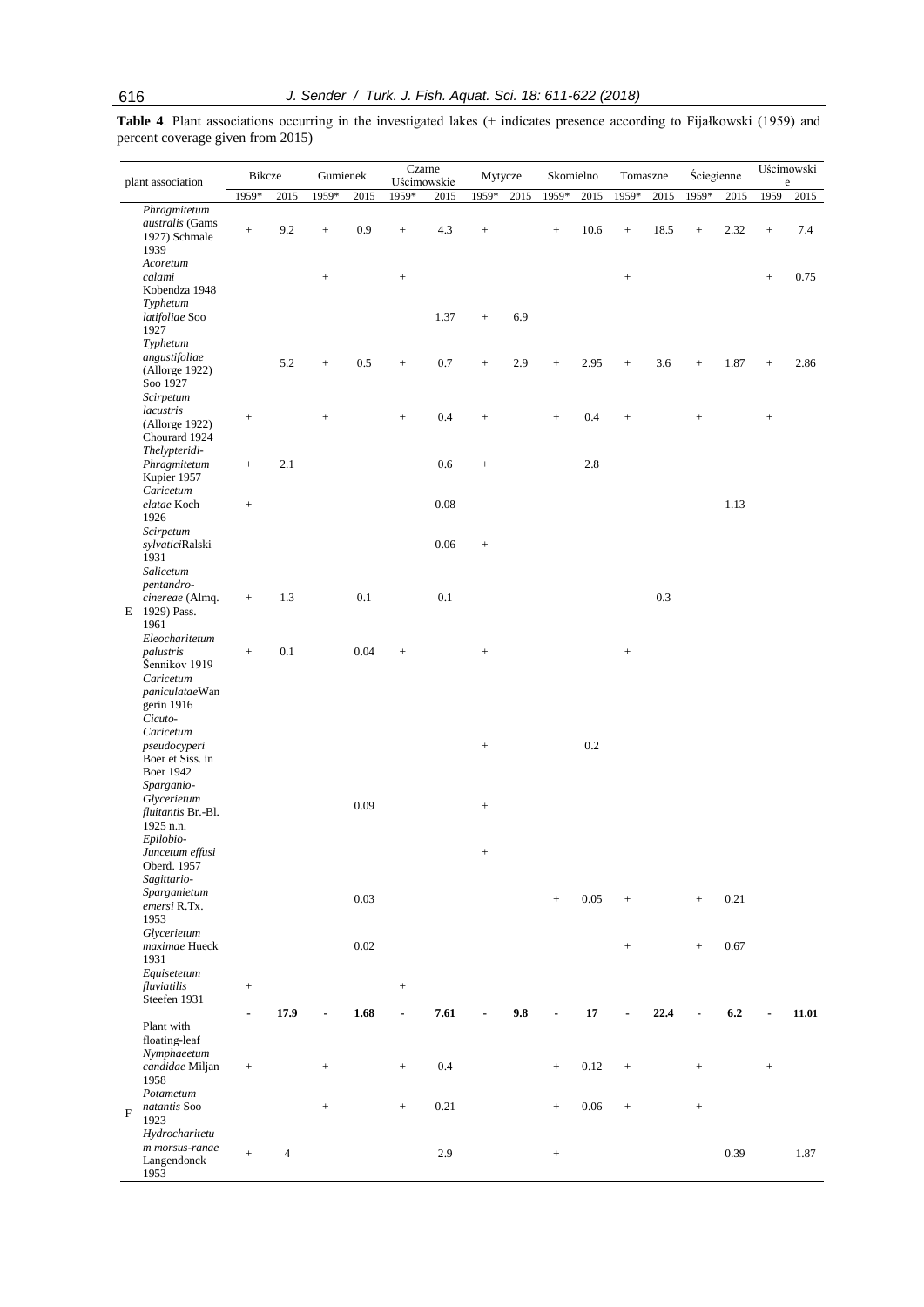|  | ł |
|--|---|
|  |   |

|   | Nupharo-<br>Nymphaeetum                | $+$             | 2.9  | $^{+}$         | 0.6  | $\qquad \qquad +$ |        |           |                  | $^{+}$            | 0.52 | $+$               | 0.6  | $^{+}$    |             | $+$               | 0.46   |
|---|----------------------------------------|-----------------|------|----------------|------|-------------------|--------|-----------|------------------|-------------------|------|-------------------|------|-----------|-------------|-------------------|--------|
|   | albae Tomasz.<br>1977<br>Lenmominoris- |                 |      |                |      |                   |        |           |                  |                   |      |                   |      |           |             |                   |        |
|   | Salvinietum<br>natantis                |                 |      |                |      |                   |        | $^{+}$    |                  |                   |      |                   |      |           | $0.1\,$     |                   | 0.2    |
|   | (Slavnić 1956)<br>Korneck 1959         |                 |      |                |      |                   |        |           |                  |                   |      |                   |      |           |             |                   |        |
|   |                                        |                 | 6.9  |                | 0.6  |                   | 3.51   |           | $\bf{0}$         |                   | 0.7  |                   | 0.6  |           | 0.49        |                   | 2.53   |
|   | Submerged                              |                 |      |                |      |                   |        |           |                  |                   |      |                   |      |           |             |                   |        |
|   | Ceratophylletum                        |                 |      |                |      |                   |        |           |                  |                   |      |                   |      |           |             |                   |        |
|   | demersi Hild.<br>1956                  | $\! + \!\!\!\!$ | 22.8 | $^{+}$         | 1.3  | $^{+}$            | 5.2    | $\ddot{}$ |                  | $\ddot{}$         | 2.4  |                   | 0.04 | $+$       | 0.44        |                   | 1.33   |
|   | Charetum                               |                 |      |                |      |                   |        |           |                  |                   |      |                   |      |           |             |                   |        |
|   | fragilis<br>Fijałkowski<br>1960        | $^{+}$          | 1.3  |                |      |                   |        |           |                  | $\qquad \qquad +$ |      | $^+$              |      |           |             |                   |        |
|   | Elodeetum<br>canadensis                |                 |      |                |      |                   |        |           |                  |                   |      |                   |      |           |             |                   |        |
|   | (Ping. 1953)<br>Pass. 1964             |                 | 6.7  | $^{+}$         |      | $^{+}$            |        |           |                  | $\qquad \qquad +$ |      | $\ddot{}$         |      | $\ddot{}$ |             | $^{+}$            |        |
|   | Nitellopsidetum                        |                 |      |                |      |                   |        |           |                  |                   |      |                   |      |           |             |                   |        |
|   | obtusae (Sauer<br>1937) Dąmbska        |                 |      |                |      |                   |        |           |                  | $^{+}$            | 0.3  |                   |      |           |             |                   |        |
|   | 1961<br>Myriophyllo-                   |                 |      |                |      |                   |        |           |                  |                   |      |                   |      |           |             |                   |        |
|   | Litorelletum<br>Jaschke 1959           |                 |      |                |      |                   |        |           |                  |                   |      | $^{+}$            |      |           |             |                   |        |
| S | Potametum                              |                 |      |                |      |                   |        |           |                  |                   |      |                   |      |           |             |                   |        |
|   | acutifolii Segal<br>1961               |                 | 7.4  |                |      |                   |        |           |                  |                   |      |                   |      |           |             |                   |        |
|   | Potametum                              |                 |      |                |      |                   |        |           |                  |                   |      |                   |      |           |             |                   |        |
|   | pectinati<br>Carstensen 1955           |                 | 2.7  |                |      |                   |        |           |                  |                   |      |                   |      |           |             | $^+$              |        |
|   | Potametum<br>lucentis Hueck            |                 |      |                |      |                   |        |           |                  | $\qquad \qquad +$ |      | $\qquad \qquad +$ |      |           |             |                   |        |
|   | 1931<br>Potametum                      |                 |      |                |      |                   |        |           |                  |                   |      |                   |      |           |             |                   |        |
|   | perfoliati Koch<br>1926 em. Pass.      | $^{+}$          |      |                | 0.34 |                   |        |           |                  | $\qquad \qquad +$ |      | $\ddot{}$         |      | $\! +$    |             |                   |        |
|   | 1964                                   |                 |      |                |      |                   |        |           |                  |                   |      |                   |      |           |             |                   |        |
|   | Myriophylletum<br>spicati Soo 1927     |                 |      | $^{+}$         |      | $^{+}$            |        |           |                  |                   |      | $^{+}$            | 0.02 | $\ddot{}$ |             | $\qquad \qquad +$ |        |
|   | Ranunculetum<br>circinati              |                 |      |                |      |                   |        |           |                  |                   |      |                   |      |           |             |                   |        |
|   | (Bennema et<br>West. 1943)             | $^+$            |      | $\ddot{}$      |      | $^{+}$            |        |           |                  |                   |      | $\ddot{}$         |      | $\! + \!$ |             |                   |        |
|   | Segal 1965                             |                 |      |                |      |                   |        |           |                  |                   |      |                   |      |           |             |                   |        |
|   | Total number of                        |                 | 40.9 | $\overline{a}$ | 1.64 | $\blacksquare$    | 5.2    |           | $\boldsymbol{0}$ |                   | 2.7  | $\overline{a}$    | 0.06 |           | 0.44        |                   | 1.33   |
|   | plant<br>associations                  | 15              | 12   | 11             | 10   | 13                | $12\,$ | 12        | $\sqrt{2}$       | 14                | 11   | 17                | 6    | 13        | $\,$ 8 $\,$ | 9                 | $\tau$ |
|   |                                        |                 |      |                |      |                   |        |           |                  |                   |      |                   |      |           |             |                   |        |

ecological states. Presently, only two lakes in the study, Bikcze and Skomielno represented good ecological status. Moderate ecological status was determined for the three lakes: Gumienek, Czarne Uścimowskie and Ściegienne. This situation could have resulted from the contact with foreign waters from adjacent fishponds for lakes Gumienek and Uścimowskie and from the WKK canal for lake Ściegienne. The remaining investigated lakes were characterized as having poor or bad ecological status. This index is based mainly on submerged macrophytes and floating-leaf plants, which are more sensitive to changes in water conditions (Radwan & Kornijów, 1991; Søndergaard *et al.,* 2010; Bolpagni,

**Table 4.** Continued

*et al.,* 2013). In lakes where index values were low, hence qualified as of poor ecological state, submerged macrophytes were virtually absent and frequent phytoplankton blooms occurred. Management of catchment areas greatly influence the functioning of reservoirs and may promote or inhibit degradation processes (Anastasiadis, 2004). In addition to catchment area management, the size of the catchment area, the ratio of shoreline to water volume, lake mean depth. Using indices developed by Bajkiewicz-Grabowska (1987) the studied lakes are found to be highly susceptible to degradation.

Most of the lakes studied were eutrophic. Considerable changes in lake trophy have occurred in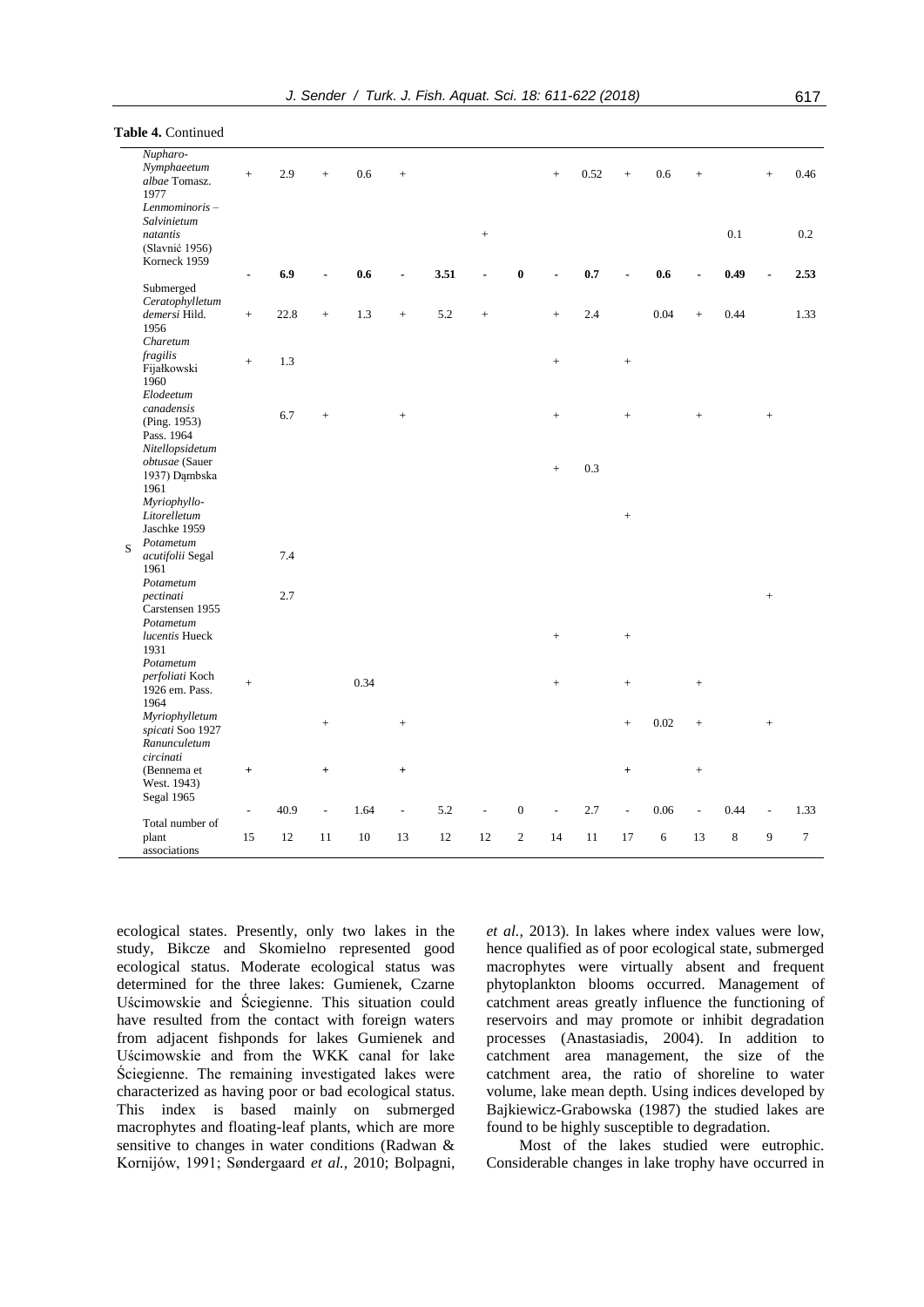

**Figure 2**. Shannon-Wiener index in years 2015 and 1959\*.





Figure 3. Cluster analysis (UPGMA). Qualitative and quantitative similarities in species diversity and density in studied lakes.

lakes Mytycze, Tomaszne and Uścimowskie over the last half-century. Whereas the lakes were dystrophic and oligotrophic in the 1950s (Fijałkowski, 1959) recently they have become hypertrophic (Moss *et al*., 2003; Sender, 2009; Lorens & Sugier, 2010). Embanking of lakes contributed to their separation from the catchment water supply, decreasing waters inputs from the catchment areas that intensify eutrophication processes. Lakes with the lowest plant diversity are lakes converted to storage reservoirs, especially those with runoff from the Wieprz-Krzna drainage system: Tomaszne and, to a lesser extent, Mytycze. The reservoir, Lake Skomielno, was an

exception as it showed good ecological status in addition to well-developed macrophytes. The probable cause is the amount of external water supplied to the lake, which is 6 times less than in the case of Lake Tomaszne. Despite high susceptibility to degradation, Lake Bikcze has high ecological values. The reasons for that are may be because a predominantly small percentage of water exchanges, small recreational pressure and restriction of surface runoff by embanking. However, even embanking the systems may not protect lakes from natural degradation, as long as they are fed with external water of different water chemistry. This lake's good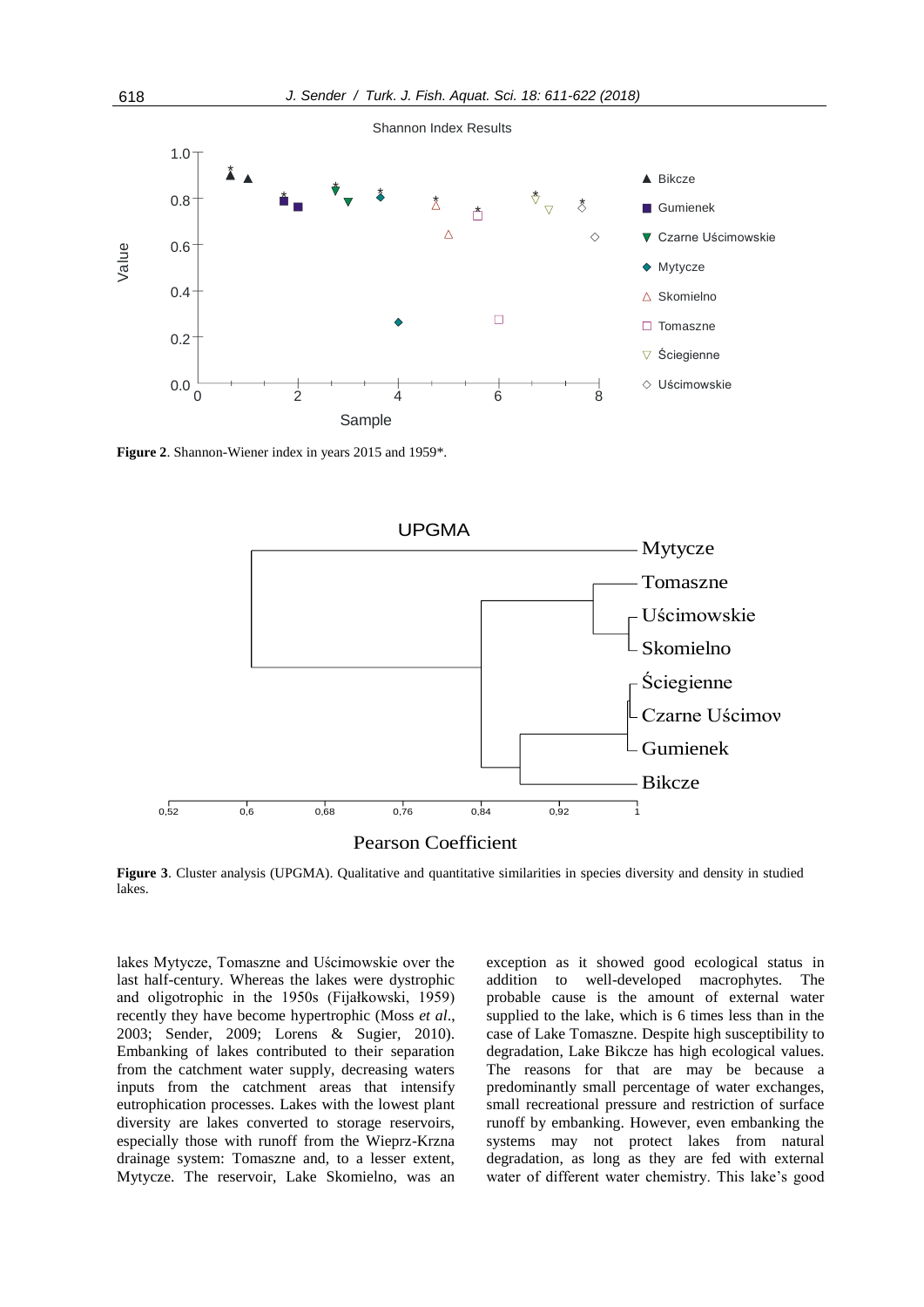



**Figure 4.** RDA for factors affecting cover and biomass of macrophytes in investigated lakes (cover- RDA1=17,36%, RDA2= 13,05%; biomass RDA1 = 23,4%, RDA2= 14,7%). LS- lake surface, AC- anthropogenic use of catchment, D – lake depth, SD- secchi disc visibility, Ptot - P total, Ntot – N total, WL - Water inflow and outflow; T – Tomaszne, S – Skomielno, M – Mytycze, Ś – Ściegienne, G – Gumienek, B – Bikcze, CzU – Czarne Uścimowskie, U – Uścimowskie.

ecological condition could be attributed to the presence of peatlands in its catchment area, which act as a sink for nutrients (Wilpiszewska & Kloss, 2002). It was noted that several meters of a shoreline vegetation zone could reduce the supply of nitrogen and phosphorus from surface and ground waters by 20% to 90%. In lakes where even a part of a buffer zone was covered by riparian vegetation their ecological status was higher.

Lakes Mytycze, Skomielno and Tomaszne which are directly connected to the Wieprz–Krzna drainage system, have been converted into reservoirs and their water level has been managed through time. Similarly to lake Gumienek, these reservoirs are supplemented with waters from surrounding areas and waters from the reservoir source the WKK system. The water level in Skomielno have remained relatively stable because the addition of water from WWK canal are only introduced twice a year, once in the spring and autumn (Kornijów & Buczyński, 2012) while in Lake Tomaszne water is constantly being introduced and the water level fluctuates frequently. Within Lake Mytycze where water levels are relatively stable, plant communities have developed in littoral zones. Developing plant communities are also observed in lake Mytycze but are limited to areas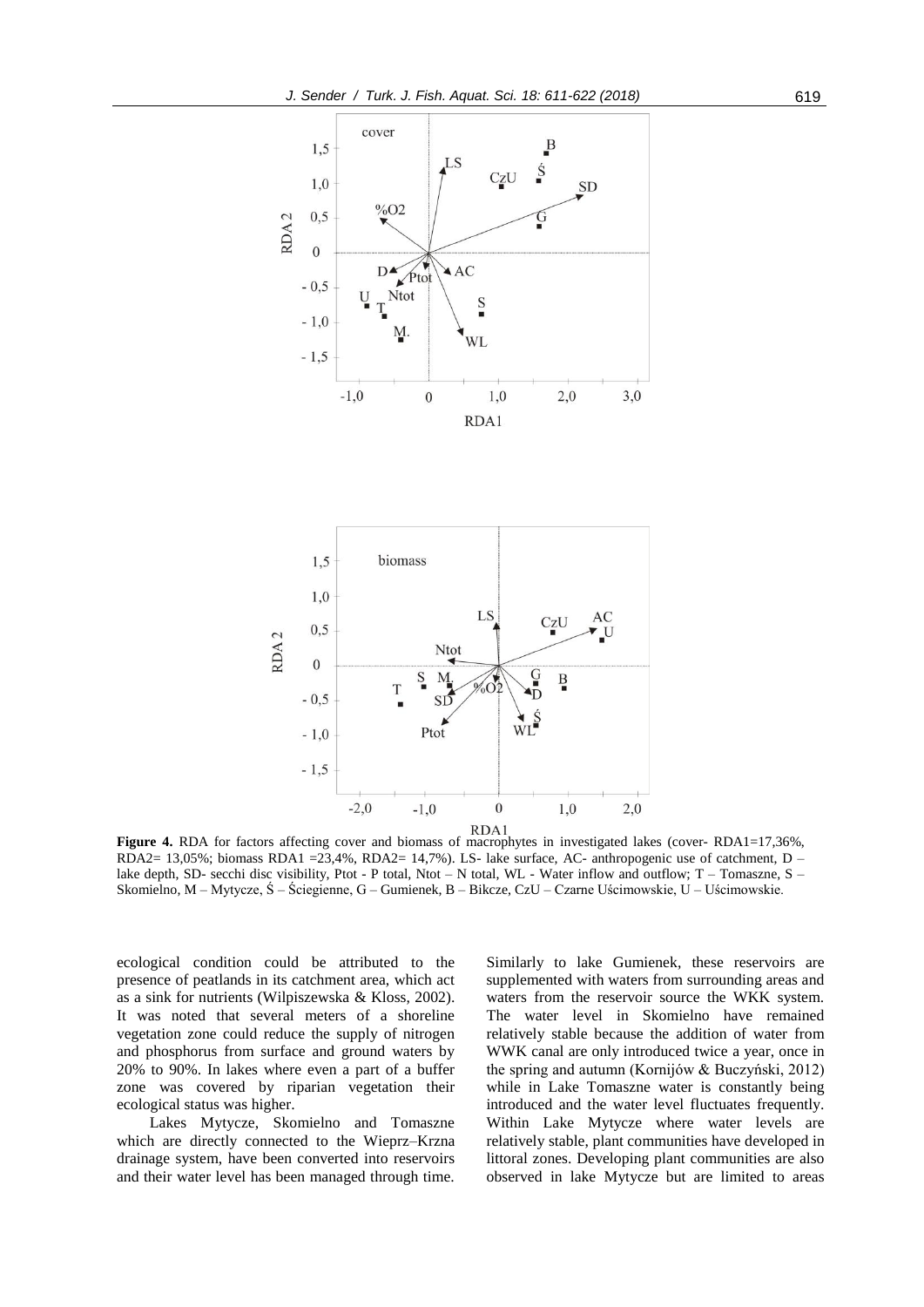were peatbogs once existed but were been excavated for fuel in 1950s. The banks of Lake Tomaszne are periodically mowed to remove rush vegetation. Drainage from the Wieprz-Krzna enters all of the lakes and increases nutrient concentrations within them. The two natural lakes analysed have not been embanked or converted into reservoirs. Waters from nearby drained pastures and agricultural fields are supplied to Lake Uścimowskie and there are no outputs. Lake Ściegienne similarly to Bikcze has both water inputs and outputs. Waters drained from nearby pastures and agricultural fields drain to Lake Ściegienne water whereas Bikcze is supplied with waters from a nearby lake. Only Lake Czarne Uścimowskie is not supplied with foreign waters but does supply water to surrounding ponds.

The extensive changes observed in the plant communities within all lakes in the study, indicates a progressive process of overgrowth. Agricultural water inputs into lakes within the drainage system has lead to their slow but differentiated degradation. For Łęczna-Włodawa Lake District the drainage has greatly altered the hydrological and ecological functioning of the region. In the majority of instances the reclamation of natural lands for agriculture has proven unprofitable. Management actions should be taken to prevent further ecological degradation of aquatic and hydrologic systems in the region.

As the main component of the phytolittoral zone, macrophytes exert direct effect on eutrophication processes, and have indirect influences on other organisms. The significance of the phytolittoral zone within lakes is determined by the ratio of its size to the extent of the limnetic zone and macrophyte biomass levels (Pieczyńska, 1993). Within lakes in Poland, on average, approximately 32.7% is covered with macrophytes. In Łęczna-Włodawa Lake District it is roughly 47.8% (Sender, 2009).

Presence of different groups of macrophytes is of considerable importance in developing a functioning phytolittoral zone. Submerged macrophytes in particular are good indicators of the ecological status of lakes and their disappearance indicates progressive degradation (Rooney *et al.,* 2003; Schmieder, 1997).

Macrophyte biomass is one of the most important indices of the ecological status of lakes (Kosten *et al.,* 2009). High values of biomass, especially of submerged macrophytes, indicate good condition of lakes. Nevertheless, low values of biomass along with low diversity suggest a progressive process of eutrophication.

High biomass and high phytolittoral surfaces may indicate that embanked lakes improve ecological conditions for development of this group of macrophytes, which are invaluable in the assessment and functioning of lakes. For eutrophic lakes from the Łęczna-Włodawa Lake District area (Sender, 2008, 2009), as well as the Masurian Lake District (Ozimek, 1983) biomass values were lower than in the studied lakes for all groups of macrophytes.

Changes in the surface area of the phytolittoral zone from the 50s confirmed the ecological transformations occurring in the all studied lakes. In lakes converted into retention reservoirs the phytolittoral surface dramatically decreased characterizing increasing eutrophication (Gertie, 2002). In embanked lakes, the area inhabited by macrophytes increased almost three fold. Increasing surface area but decreasing diversity is also the result of eutrophication, but slower than in the storage reservoirs.

At present, the phytolittoral zone in the majority of the studied lakes consists predominantly of emergent macrophyte communities. In lakes Bikcze and Skomielno communities of submerged macrophytes dominated, whereas in lakes changed into retention reservoirs the plant community composition and the biomass of all groups of macrophytes were similar to other retention reservoirs near Lublin, *e.g.* Zemborzycki Reservoir which is an entirely man-made structure (Sender, 2007). Lake Tomaszne has seen rapid changes in both quality and quantity of the macrophyte structure; over the period of only 6 years populations of *Scirpetum lacustris* have disappeared and the surface of the phytolittoral slightly reduced in size (Sender, 2010). It is speculated that these changes result from grubbing and removal of vegetation growing on the reservoir's shoreline, as well as water level regulations (Solis, Pawlik-Skowrońska, & Kalinowska, 2015).

Lakes undergo slow processes of self-regulation. Improvements in water quality are primarily driven by biological processes completed by organisms within the water bodies (Yoder & Rankin, 1998). If the amount of nutrient enriched waters to the lakes would be limited such as in Lake Skomielno maintaining good ecological status of lakes is possible. Intensive and unregulated inflows of nutrient enriched waters from field and canals create great fluctuations in water level, which negatively influence macrophyte development (Tomaszne, Mytycze) (Krolová, Čížkowá, Hejzlar, & Poláková, 2013).

Several management actions could prevent further degradation of lakes. Firstly, maintaining permanent grassland or managed wetlands would slow and filter the flow of foreign waters and nutrients to lakes. Secondly managing nutrients inputs from ditches would prevent eutrophication and nutrient loading within the lakes. In its current form, maintenance of permanent grassland on land acquired for agriculture, management of ditches supplying water to the lakes and the maintenance or introduction of wetland vegetation in the vicinity of the lakes could significantly reduce or even inhibit degradation of lakes in the Wieprz-Krzna drainage system.

# **Acknowledgements**

I especially thank Magda Garbowski from Colorado State University, for language correction.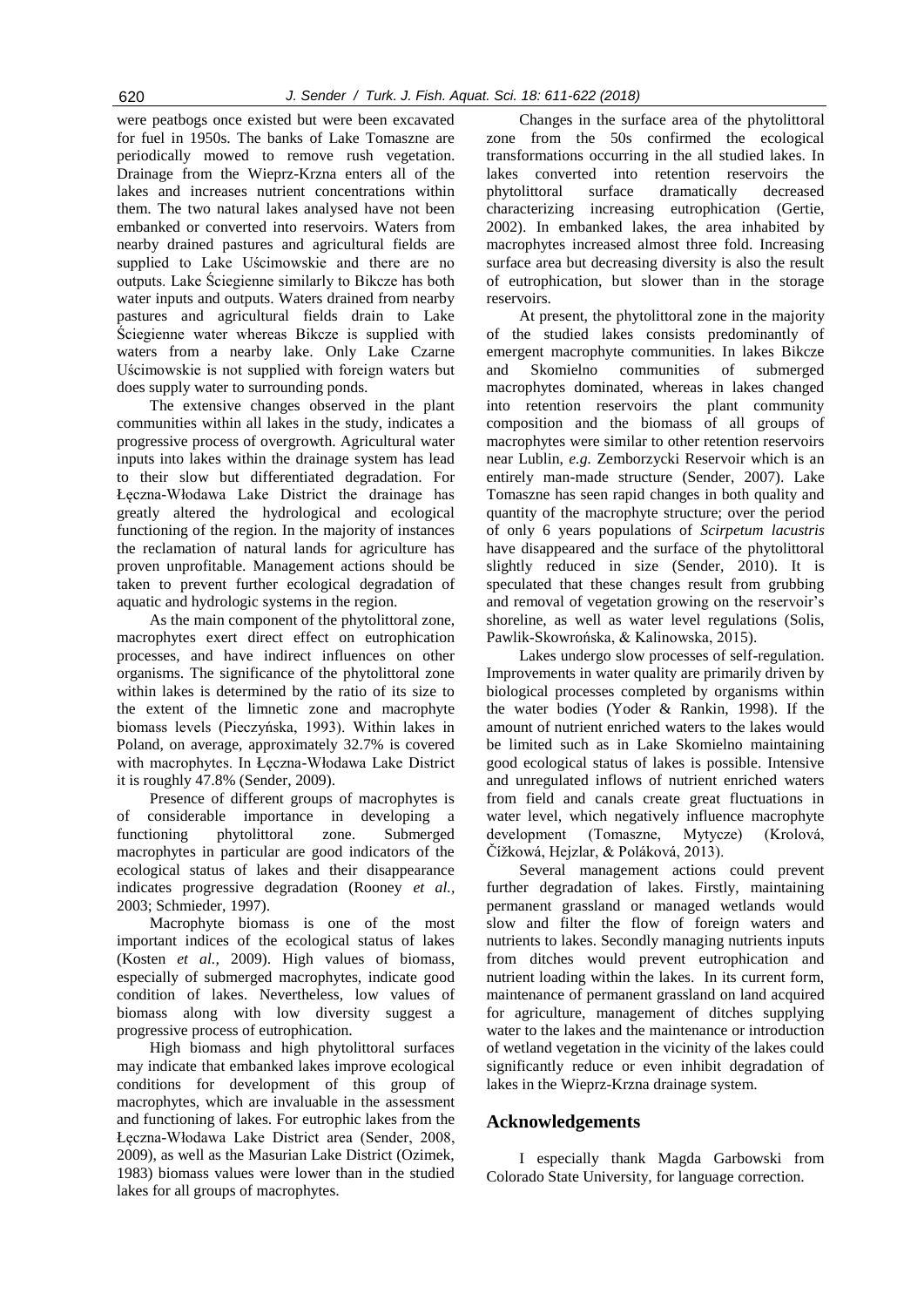#### **References**

- Anastasiadis, P. (2004). Groundwater pollution from agricultural activities: an integrated approach. *Roczniki Ochrony Środowiska*, *6*, 19-33.
- Bajkiewicz-Grabowska, E. (1987). Assessment of the natural susceptibility of lakes to degradation and the role of catchment in the process. *Wiadomości Ekologiczne*, *33*(3), 279-289
- Billen, G., & Garnier, J. (2000). Nitrogen transfers through the Seine drainage network: a budget based on the application of the river Strahler Model. *Hydrobiologia*, *410*, 139-150. https://doi.org/10.1023/A:1003838116725
- Bolpagni, R., Bettoni, E., Bonomi, F., Bresciani, M., Caraffini, K., Costaraoss, S., Giacomazzi, F., Monauni, C., Montanari, P., Mosconi, M.C., Oggioni, A., Pellegrini, G., & Zampieri, C. (2013). Charophytes of Garda Lake (Northern Italy): a preliminary assessment of diversity and distribution. *Journal of Limnology*, *72*(2), 388-393. https://doi.org/10.4081/jlimnol.2013.e31
- Carlson, R.E. (1977). A trophic state index for lakes. *Limnology and Oceanography*, *22*(2), 361-369. https://doi.org/10.4319/lo.1977.22.2.0361
- Ciecierska, H., Kolada, A., Soszka, H., & Gołub, M. (2006). Methodological basis for biological monitoring of the surface water in terms of macrophytes and their piloting use for the selected categories and types of lakes. Phase II - lakes.
- Dawidek, J., Sobolewski, W., & Turczyński, M. (2004). Transformations of catchment areas of lakes converted into storage reservoirs in the Wieprz-Krzna Canal system. *Limnological Reviews*, *4*, 67-74.
- Dzwnko, Z. (2007). Guide for the phytosociological research. Instytut Botaniki UJ Kraków. 308 pp.
- Feldmann, T., & Noges, P. (2007). Factors controlling macrophyte distribution in large shallow Lake Vortsjarv. *Aquatic Botany*, *87*, 15-21. https://doi.org/10.1016/j.aquabot.2007.01.004
- Fijałkowski, D. (1959). Vegetation of Łęczna-Włodawa lakes and adjacent peat bogs. *Annales UMCS Biologia*, *14*(3), 131-207.
- Gertie, H.P.A., (2002). Deterioration of Atlantic soft water macrophyte communities by acidification, eutrophication and alkalinisation. *Aquatic Botany*, *73*(4), 373-393. https://doi.org/10.1016/S0304- 3770(02)00031-1
- Herzon, I., & Helenius, J. (2008). Agricultural drainage ditches, their biological importance and functioning. *Biological Conservation*, *141*, 1171-1183. https://doi.org/10.1016/j.biocon.2008.03.005
- Janiec, B. (1994). The impact of the Wieprz-Krzna Canal on the transfer of pollutants into the aquatic environment. In S. Radwan (ed.), Środowisko Przyrodnicze w strefie oddziaływania Kanału Wieprz-Krzna (pp. 59- 68). AR, TWWP, Lublin.
- Kornijów, R., & Buczyński, P. (2012). Lake Skomielno (Łęczna-Włodawa Laleland, Eastern Poland) Environment Monograph. Mantis Olsztyn Press., 368 pp.
- Kosten, S., Kamarainen, A., Jeppesen, E., Van Nes, E.H., Peeters, E.T.H.M., Mazzeo, N., Sass, L., Hauxwell, J., Hansel-Welch, N., Lauridsen, T.L., Søndergaard, M., Bachmann, R.W., Lacerot, G., & Scheffer, M. (2009). Climate-related differences in the dominance of submerged macrophytes in shallow lakes. *Global*

*Change Biology*, *15*, 2503-2517. https://doi.org/10.1111/j.1365-2486.2009.01969.x

- Krolová, M., Čížkowá, H., Hejzlar, J., & Poláková, S. (2013). Response of littoral macrophytes to water level fluctuations in storage reservoir. *Knowledge and Management* of Aquatic Ecosystems. https://dx.doi.org/10.1051/kmae/2013042
- Lacoul, P., & Freedman, B. (2006). Environmental influences on aquatic plants in freshwater ecosystems. *Environmental Reviews*, *14*, 89-136. https://doi.org/10.1139/a06-001
- Lechmann, A., & Lachavanne, J.B. (1999). Changes in the water quality of Lake Geneva indicated by submerged macrophytes. *Freshwater Biology*, *42*, 457-466. https://doi.org/10.1046/j.1365-2427.1999.00489.x
- Lorens, B., & Sugier, P. (2010). Changes in the spatial structure of submerged macrophytes in Lake Rotcze (Łęczna-Włodawa Lakeland). *Oceanological and Hydrobiological Studies*, *39*(4), 65-73. https://doi.org/10.2478/v10009-010-0049-x
- Lorens, B., Grądziel, T., & Sugier, P. (2003). Changes in vegetation of restored water-land ecotone of Lake Bikcze (Polesie Lubelskie Region, Eastern Poland) in the years 1993-1998. *Polish Journal of Ecology*, *51*(2), 175-182.
- Magurran, A.E. (1988). Ecological diversity and its measurement. Princeton University Press, 180 pp. https://doi.org/10.1007/978-94-015-7358-0
- Matuszkiewicz, W. (2008). Guide for Polish communities determination. Publ. Nauk. PWN Warszawa, 531 pp.
- Michalczyk, Z. (1994). Changes in the hydrographic network in the zone of impact of the Wieprz-Krzna Canal. In S. Radwan (ed.), *The natural environment in the zone impact of the Wieprz-Krzna Canal* (pp. 43- 46). TWWP Lublin.
- Michalczyk, Z. (2009). Problems of water conditions protection and the environmental monitoring in the Łęczna-Włodawa Lakeland. In T.J. Chmielewski & Sławiński C. (Eds.), *Nature and Landscape monitoring system in the West Polesie Region* (pp. 152–159). PZN Press, Lublin.
- Michalczyk, Z., Mięsiak-Wójcik, K., Sposób, J., & Turczyński, M. (2012). The hydrological consequences of human impact in the Lublin Region. *Annales UMCS, Geographia, Geologia, Mineralogia et Petrographia*, *67*(1), 63-78. https://doi.org/10.2478/v10066-012-0004-9
- Moss, B., Stephen, D., Alvarez, C., Bécares, E., Bund, W.V.D., Collings, S.E., & Fernández-Aláez, M. (2003). The determination of ecological status in shallow lakes-a tested system (ECOFRAME) for implementation of the European Water Framework Directive. *Aquatic Conservation Marine and Freshwater Ecosystems*, *13*(6), 507-549. https://doi.org/10.1002/aqc.592
- Ozimek, T. (1983). Biotic structure and processes in the Lake system of River Jorka watershed (Mazurian Lake District, Poland), Biomass and distribution of submerged macrophyte*. Ekologia Polska*, *31*(3), 781- 792.
- Penning, W.E., Mjelde, M., Dudley, B., Hellsten, S., Hanganu, J., Kolada, A., Van den Berg, M., Poikane, S., Phillips, G., Willby, N., & Ecke, F. (2008). Classifying aquatic macrophytes as indicators of eutrophication in European lakes. *Aquatic Ecology*, *42*, 237–251. https://doi.org/10.1007/s10452-008- 9182-y